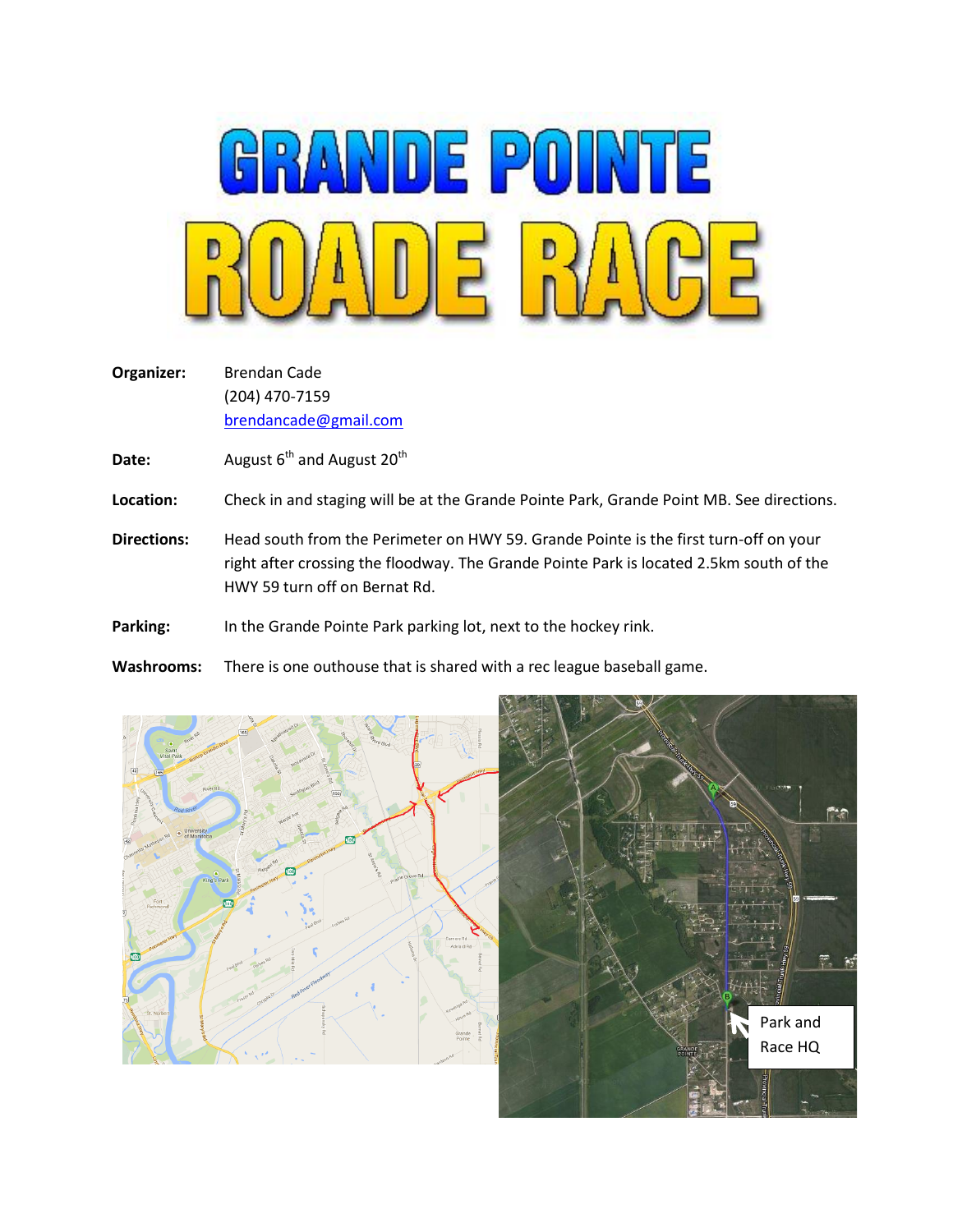**Eligibility:** This race is open to all licensed MCA members. Citizen License holders shall ride in the citizen category.

- **Registration:** Registration will be on-site from 6:00pm until 6:45pm. Download a registration form and waiver and bring it with you.
- Cost: 15\$ per registrant.

## **Race start times:**

- 7:00pm Cat 1/2/3
- 7:05pm– Cat 4
- 7:10pm– Cat 5/Citizen
- **Race course:** The course consists of Bernat Rd and Hallema Dr in Grande Point. This forms a 9 km loop. Elevation profile can be found here[: http://www.strava.com/segments/1301465](http://www.strava.com/segments/1301465)

The Start/Finish will be near race HQ



**Distances:** Race distances are as follows:

- Cat  $1/2/3 8$  laps (72 km)
- Cat  $4 6$  laps (54 km)
- Cat 5/Citizen 4 laps (36 km)
- **Prizing:** Prize pot shall be divided into three for each category, and prizing handed out as follows: